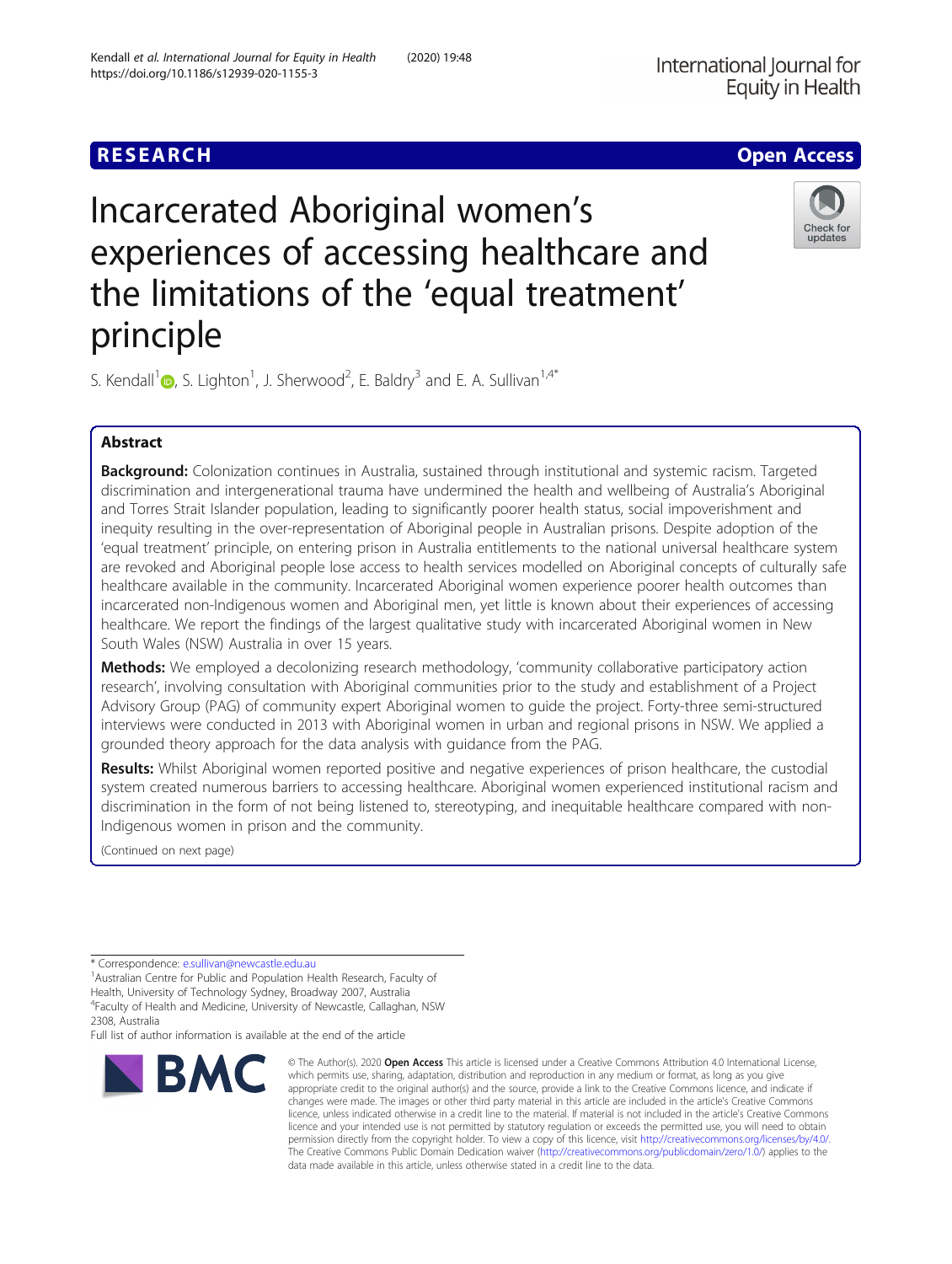#### (Continued from previous page)

**Conclusions:** 'Equal treatment' is an inappropriate strategy for providing equitable healthcare, which is required because incarcerated Aboriginal women experience significantly poorer health. Taking a decolonizing approach, we unpack and demonstrate the systems level changes needed to make health and justice agencies culturally relevant and safe. This requires further acknowledgment of the oppressive transgenerational effects of ongoing colonial policy, a true embracing of diversity of worldviews, and critically the integration of Aboriginal concepts of health at all organizational levels to uphold Aboriginal women's rights to culturally safe healthcare in prison and the community.

Keywords: Australia, Prison, Incarceration, Women, Indigenous, Aboriginal, Health, Cultural safety, Decolonizing, Equal treatment

#### Background

The ongoing, transgenerational effects of colonization on Aboriginal people in Australia, sustained by systemic racism and discrimination across housing, education, health and justice systems, have been effective in causing intergenerational trauma, resulting in considerable disparity in health outcomes  $[1-4]$  $[1-4]$  $[1-4]$  $[1-4]$ . The ongoing lack of respect and recognition of Aboriginal people's rights to enjoy their own political, cultural, social and economic rights drives health disparity and inequitable distribution of resources needed for community-led approaches to support health and social and emotional wellbeing [[5](#page-11-0), [6](#page-11-0)]. Deprivation of resources that support Aboriginal people's physical, social, spiritual and cultural wellbeing is a colonial derived practice that has been occurring with transgenerational impact since British invasion [\[7\]](#page-12-0). Two recent studies of the transgenerational effects of Australian government policies sanctioning forced removal of Aboriginal children from their families (known as the Stolen Generations) [[1\]](#page-11-0) show that Aboriginal people who are members of the Stolen Generations and their families experience increased discrimination, unstable housing, poorer health outcomes, and increased risk of imprisonment compared to Aboriginal people not of the Stolen Generations [[8,](#page-12-0) [9](#page-12-0)]. These outcomes are a direct result of the intergenerational trauma caused by this ongoing political national government strategy [[10](#page-12-0)]. Aboriginal people experience over-policing, harsher sentencing and a lack of basic justice that is available to the broader Australian population, resulting in their over-representation in the criminal justice system [[11](#page-12-0), [12\]](#page-12-0). The international literature has built credible evidence of such inequities experienced by Aboriginal people, including health and social inequity, discrimination and over-representation in the prison population [\[13,](#page-12-0) [14](#page-12-0)].

Statistical reports on Australia's prison population further demonstrate the intersection of these inequities and the over-representation of Aboriginal people in Australian prisons. As of 30th June 2019, there were 11,866 Aboriginal and Torres Strait Islander people in prison across Australia (28% of the total prison population), compared to 31,133 incarcerated non-Indigenous people [[15\]](#page-12-0). This is a vast over-representation, as Aboriginal and Torres Strait Islander people account for 3.3% of the Australian population [\[16](#page-12-0)]. People in prison experience a high burden of mental health and other chronic health problems [[17](#page-12-0)], and more than half (57%) of people in prison in Australia have been previously incarcerated [[15\]](#page-12-0). In 2018, Aboriginal people and women in prison reported poorer health outcomes than non-Indigenous people and men in prison  $[18]$  $[18]$ . Highlighting the negative compounding effect of incarceration and health inequity experienced by these groups, Aboriginal people and women were also more likely to report a recent history of incarceration (within 12 months) compared to previous Australian prison population surveys [[18\]](#page-12-0).

There was a significant rise in women's imprisonment in Australia from 2008 to 2018, increasing by 55% compared to 29% for men, with Aboriginal women accounting for approximately one third of the women's prison population [[15\]](#page-12-0). Aboriginal women in prison in Australia have higher rates (42%) of imprisonment on remand (unsentenced) compared to non-Indigenous women (38%) and Aboriginal men (32%) [[15\]](#page-12-0). Being on remand or short sentence significantly restricts access to health and other programs, limiting the opportunity to address health issues in prison and plan for release, further compounding health and social inequity [[18,](#page-12-0) [19\]](#page-12-0). Surveys with Aboriginal women in prison across Australia show that they experience high levels of psychological distress, depression and anxiety connected to social and emotional wellbeing, such as unresolved trauma, removal from their families as children, and separation from their community [\[20](#page-12-0)–[23\]](#page-12-0). Qualitative research evidence shows that this level of social and emotional dis-ease is not considered by Aboriginal women to be exceptional, rather it is the norm [[24](#page-12-0)].

In New South Wales (NSW), the most populous state of Australia with the largest prison population, there were approximately 300 Aboriginal women in prison as of September 2019 compared to 660 non-Indigenous women [[25\]](#page-12-0). It is important to highlight the limitations of these figures, as the number of Aboriginal women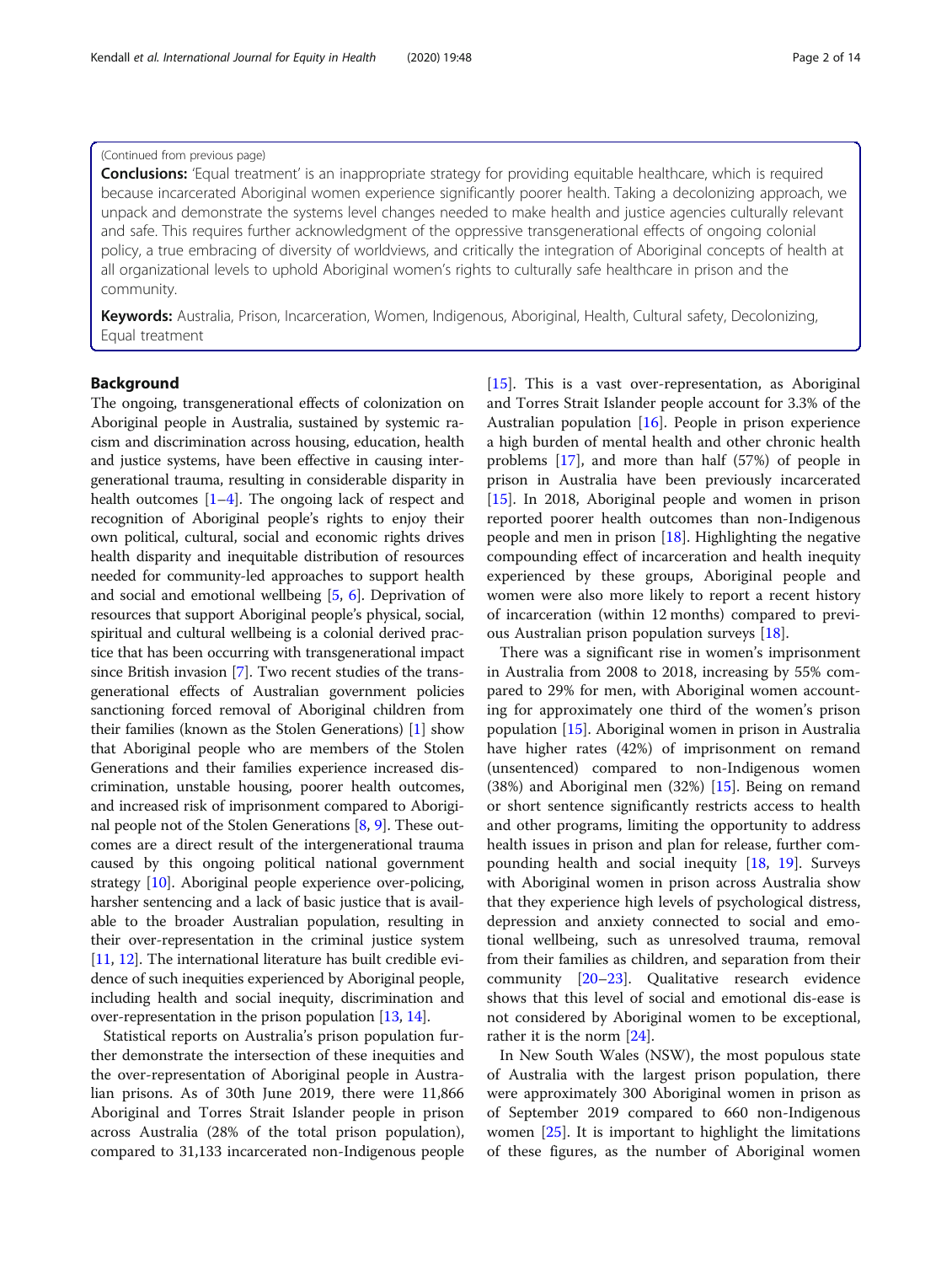exiting prison each year (the flow population) is on average 2 times higher than the number of Aboriginal women counted in prison census (static population) figures, and even higher for younger Aboriginal women [[26\]](#page-12-0). More than half of Aboriginal mothers in prison in NSW were forcibly removed from their families as children [\[23](#page-12-0)]. Aboriginal women in prison in NSW experience poorer health outcomes than incarcerated non-Indigenous women and Aboriginal men [[20,](#page-12-0) [27\]](#page-12-0). The narratives of Aboriginal women in prison in NSW centre on the trauma of removal of their children, lack of access to secure housing on release allowing them to regain access to their children, and cycles of substance use for coping with unaddressed trauma leading to their imprisonment [[24](#page-12-0), [28,](#page-12-0) [29\]](#page-12-0). These findings correspond with international research on the experiences of Aboriginal women in prison [[30,](#page-12-0) [31\]](#page-12-0).

Aboriginal women in prison in NSW identify the importance and need for holistic culturally safe healthcare, housing and education for supporting Aboriginal women in prison and outside [[24](#page-12-0)]. Yet, Aboriginal women (and men) in prison have restricted access to Aboriginal Community Controlled Health Organisations (ACCHOs), Aboriginal Medical Services (AMS) and governmentfunded (Medicare) health assessments available to them in the community [\[32\]](#page-12-0). Aboriginal Community Controlled Health Organisations and Aboriginal Medical Services are guided by Aboriginal concepts of health and social and emotional wellbeing, acknowledging the ongoing effects of colonization on Aboriginal people and communities [[5](#page-11-0)]. They provide culturally safe continuity of care for an increasing number of Aboriginal people [\[33](#page-12-0)]. The Medicare health assessment item specifically established for Aboriginal people targets the early onset of chronic illnesses that disproportionately affect Aboriginal people due to the transgenerational impacts of colonization on health outcomes [[34](#page-12-0)].

These restrictions on prison healthcare relate to the structure and philosophy of the Australian health system. On entering prison in Australia, entitlements to the publicly funded national universal healthcare system, Medicare, are revoked under the Health Insurance Act and access to pharmaceutical benefits is highly restricted [[35](#page-12-0)]. Only 9% of Aboriginal people in prison in Australia report receiving treatment or consultation from an AC-CHO or AMS whilst in prison and incarcerated Aboriginal women are more likely than Aboriginal men to report not always receiving culturally safe health care [\[18\]](#page-12-0). This is despite the recommendations of the Royal Commission into Aboriginal Deaths in Custody for Aboriginal people in prison to have access to culturally safe health care and Aboriginal-specific health services  $[36]$ . There is a body evidence that the lack of take up of the Royal Commission into Aboriginal Deaths in Custody recommendations has

resulted in further deaths and poorer social and emotional wellbeing outcomes for the National Indigenous population [\[11,](#page-12-0) [12\]](#page-12-0).

Peak medical bodies in Australia have stated that this system undermines the 'Equal Treatment' principle [\[37,](#page-12-0) [38](#page-12-0)]. The 'Equal Treatment' principle enshrined in the *United* Nations Standard Minimum Rules for the Treatment of Prisoners (the Mandela Rules) states the duty of health care practitioners to provide people in prison with the same standard of treatment as the non-prison population without discrimination of legal status [\[39](#page-12-0)]. Although Australia supports these rules in principle, exclusion from national healthcare funding constrains prison healthcare, culturally safe care, and continuity of care for incarcerated people with their treating clinicians including lack of access to the range of medications used in the community [\[37](#page-12-0), [38](#page-12-0)]. Others have gone further to argue that this system not only deprives people of their liberty but further punishes them [[40](#page-12-0)]. Responsibility for prison healthcare varies widely between the states in Australia. In some states, private providers and local public health services provide prison health services, in others healthcare is the responsibility of The Department of Corrections, and in NSW a discrete entity, the 'Justice Health and Forensic Mental Health Network' is funded via the NSW Ministry of Health to primarily deliver these services. There are no national standards for measuring the type and quality of services and outcomes of prison health care in Australia [\[41](#page-12-0)], resulting in substantial gaps in evidence to advocate for service delivery change. In addition, there has been a steady critique of the lack of attention to the subjective experiences of Aboriginal women in prison [\[42](#page-12-0)–[45\]](#page-12-0). There is a particular dearth of evidence of incarcerated Aboriginal women's unique experiences of accessing prison health services in Australia [\[24](#page-12-0), [29,](#page-12-0) [46\]](#page-12-0).

There is an Indigenous Rights and health equity imperative to address these issues. The United Nations Declaration on the Rights of Indigenous People states Indigenous people's rights to their traditional health practices; enjoyment of the highest attainable physical and mental health; to develop and determine health programmes affecting them; and that particular attention shall be paid to the rights and special needs of Indigenous women and children [\[47](#page-12-0)]. This study aims to address this gap drawing on findings from a qualitative study of Aboriginal women in prison in NSW. We took a decolonizing theoretical approach inclusive of Indigenous research methods. We argue the limitations of 'equal treatment' as a guiding principle for health care for Aboriginal women in prison, as Aboriginal women do not have equitable access to healthcare in the community or in prison and require Aboriginal community controlled health services modelled on Aboriginal concepts of culturally safe healthcare. Aboriginal women utilise a variety of strategies to overcome the barriers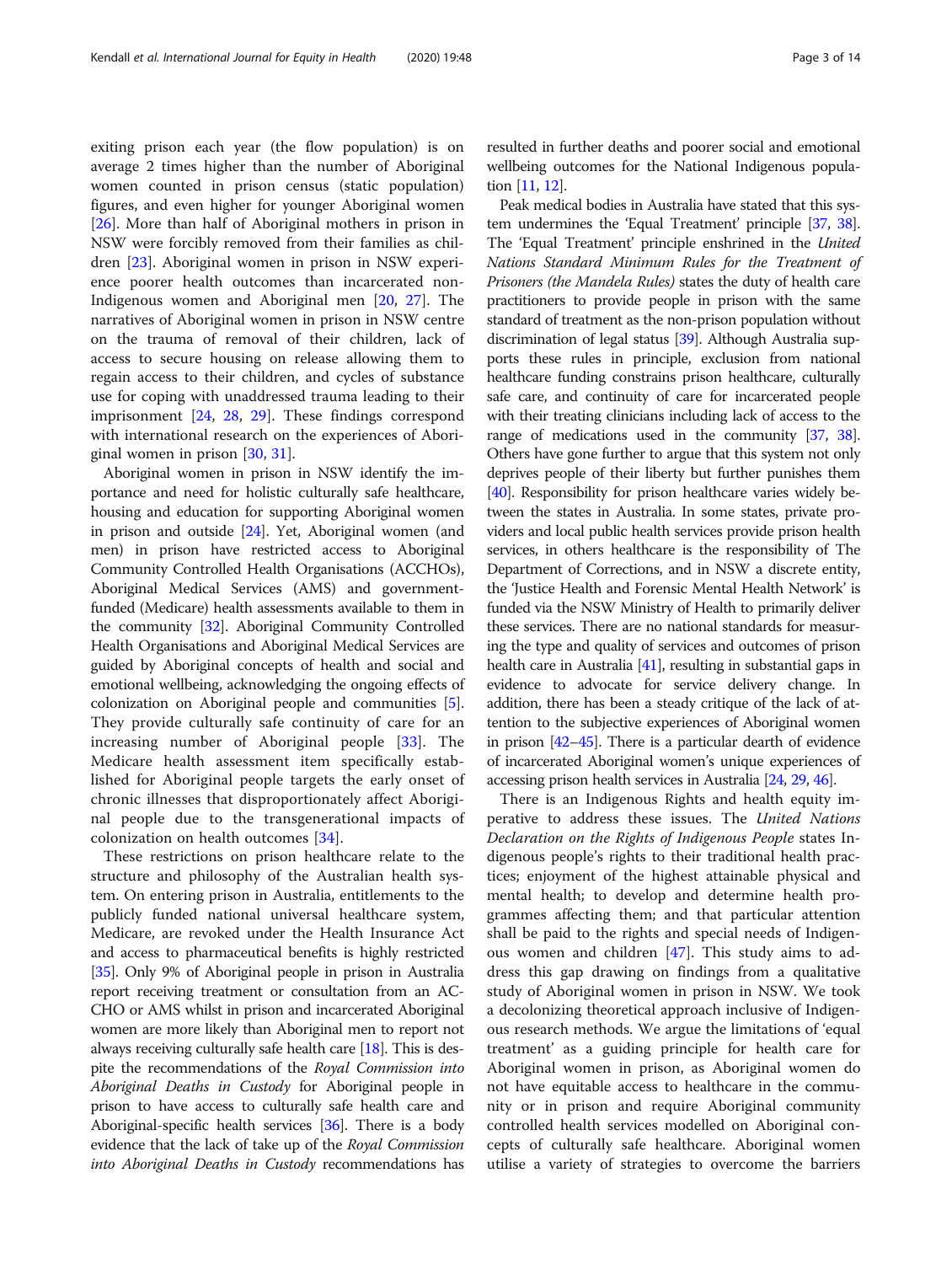they experience in accessing equitable and culturally safe healthcare, however, integration of trauma-informed, culturally safe models of healthcare inside and outside of prison are required to improve healthcare accessibility for incarcerated Aboriginal women. This study forms part of a larger National Health and Medical Research Council Australia project investigating the health of Aboriginal mothers in prison in two Australian jurisdictions [\[23\]](#page-12-0).

#### Theoretical underpinnings

The decolonizing approach utilised in this study draws on critical social theory and Indigenous research methods to privilege Aboriginal people's ways of knowing, being and doing [[48](#page-12-0)]. Critical social theories draw into question the positivistic claim that there is a single objective truth and go further to argue that dominant Western paradigms reproduce inequity through the production of 'evidence' that inherently denies or marginalises alternative points of view. Critical theoretical approaches are concerned with addressing social justice issues. From an applied ethics perspective, critical social theory points to the value of intersubjective decisionmaking including the perspectives of all people affected by the decisions in a discursive process [[49\]](#page-12-0). For Indigenous people, Western paradigms are an integral part of colonization, subjugating and invalidating Indigenous peoples' knowledge to rationalize and maintain the colonial agenda. Western research contributes to this agenda through employment of methods that exclude consultation with Aboriginal people and communities and, consequently the proliferation of deficit understandings of Aboriginal people [[48,](#page-12-0) [50\]](#page-12-0). We sought to decolonize these ways of doing research, collaborating with Aboriginal women and their communities, acknowledging them as the experts on their needs [[51\]](#page-12-0).

Methodologies used in research for surveillance of prison population health lead to problematic understandings of incarcerated Aboriginal women due to the lack of attention to context, including lack of acknowledgement of the ongoing effects of colonization on Aboriginal women and their communities and lack of attention to issues of health equity and women's subjective experiences [\[19](#page-12-0)]. Our decolonizing approach acknowledges the ongoing effects of colonization on Aboriginal health, and the variation of the effects of colonization in different locations across Australia, guided by Aboriginal concepts of health and social and emotional wellbeing [[51,](#page-12-0) [52](#page-12-0)]. We used a reflexive, iterative and intersubjective approach to the construction of knowledge in collaboration with Aboriginal women and their communities.

Prior to the data collection, the lead Aboriginal researcher in NSW and other members of the research team spent a number of years consulting and working with

Aboriginal women's community organisations across NSW, forming a Project Advisory Group (PAG) that guided the research throughout all stages of the study. When the data collection began, Aboriginal women in prison were supported in telling their stories of resilience. We interpreted the data through a process of dialogue, shared understanding, and collaborative consensus with the women who participated and the PAG. In this article, we have focused on what women said about their experiences of the prison health system and healthcare accessibility in prison and outside. We took an inductive, grounded theory approach to the data analysis to develop themes centred on what the women said. The aim of this research is to elucidate incarcerated Aboriginal women's experiences of prison healthcare, investigate equity of access to culturally safe healthcare in prison, and identify pathways for improving the accessibility of culturally safe healthcare.

#### Methods

The EQUATOR Standards for Reporting Qualitative Research were used in the preparation of the manuscript [\[53](#page-12-0)].

#### Methodology

This project was guided by a community collaborative participatory action research methodology [[52\]](#page-12-0) and a grounded theory approach [\[54](#page-12-0)]. Community collaborative participatory action research is an iterative, multimethods approach positioning Aboriginal people as the experts [[48,](#page-12-0) [51](#page-12-0), [52\]](#page-12-0). In this project, collaboration with Aboriginal women and their communities guided all stages of the project from planning through to dissemination, including 2 years of consultation preceding the data collection. This approach ensured that the aims and methods of the study aligned with community priorities. The two-year consultation stage led to the formation of the PAG to guide the remaining stages of the research with members from Aboriginal community organisations, Aboriginal community controlled health services, government departments (corrective services and justice health) and non-government organisations. We developed the data collection tools in collaboration with the PAG and held regular meetings during the analysis to collaborate on interpretation of the data. Aboriginal concepts of health and social and emotional wellbeing framed our research, recognising the importance to Aboriginal people of connection to land, culture, spirituality, ancestry, family and community. This view of health requires looking beyond the physical needs of the individual and understanding health in a context of inequity, trauma, racism and discrimination and the influences of what assists people in accessing health services [\[3](#page-11-0)]. The relationship with the PAG is ongoing.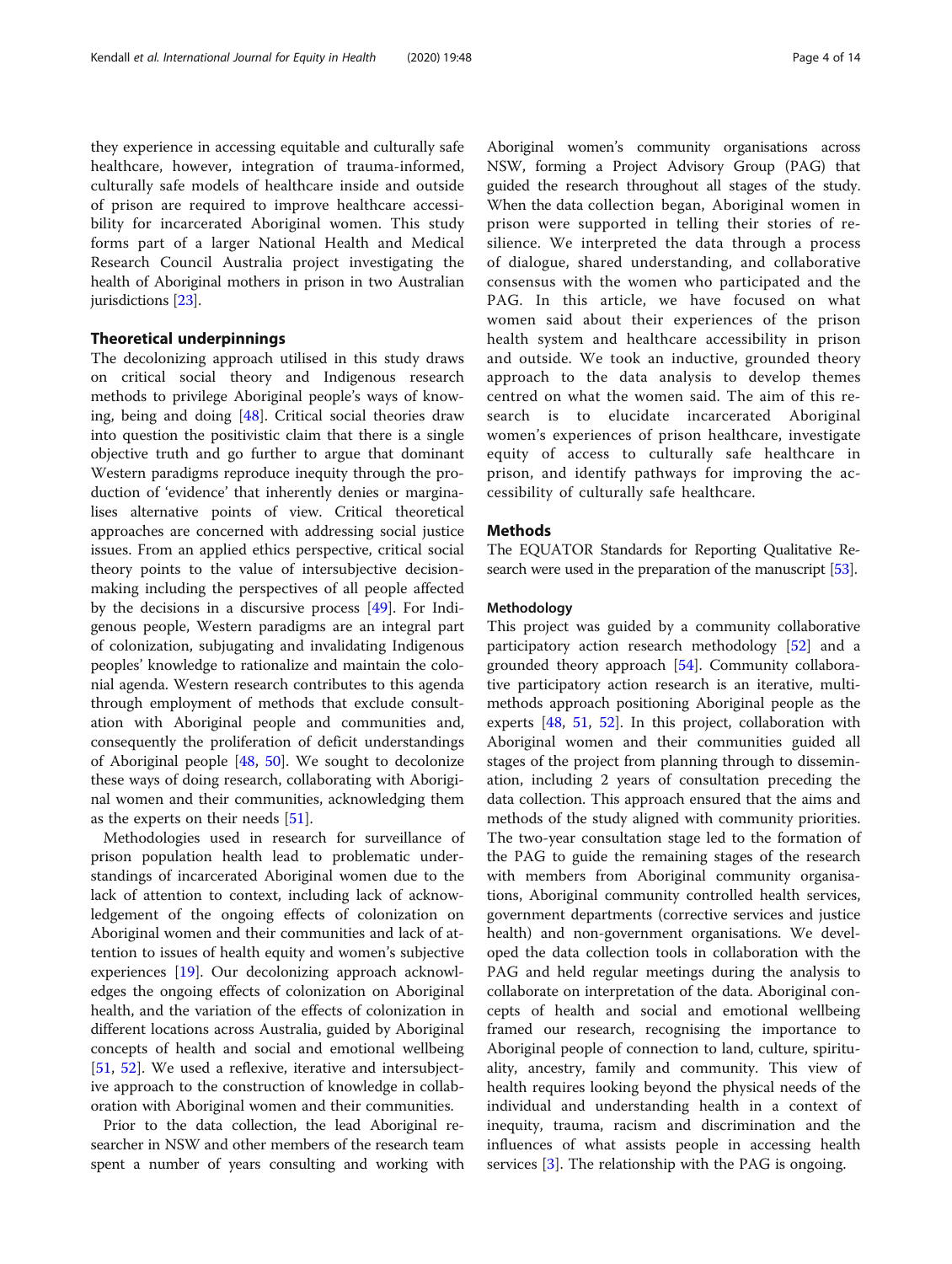#### Recruitment

We employed a purposive, convenience sampling method, including NSW prisons housing 10 or more women. Prisons with less than 10 women were excluded from the sample. Six prisons were included in the sample. A combination of minimum, medium, and maximum security prisons located in urban and regional locations in NSW were included. This was the most appropriate sampling method for involving as many women in the research as possible given the vast geographical distances between prisons in NSW, and the logistical challenges of prison research including unexpected transfer of women between prisons, release of women to the community and security 'lock-downs' blocking access to the women.

We built respectful relationships with participants and their communities prior to the data collection, including prison visits to share information about the project, and have maintained these beyond the funded project. Data collection in NSW was conducted in two stages, the first stage involving a participant-administered health and social and emotional wellbeing quantitative survey, with recruitment open to all Aboriginal women in prison. The findings of the survey are reported elsewhere [\[23](#page-12-0)]. This first stage of data collection gave the researchers the opportunity to get to know the women and invite them to participate in the qualitative stage of the research. As this study was part of a wider study investigating the health of Aboriginal mothers in prison in Australia, the qualitative component of the research focused on the experiences of Aboriginal mothers in prison. The vast majority of women in prison are mothers [[18\]](#page-12-0). Inclusion criteria for the interviews were that the women self-identified as Aboriginal and as a mother. Participation was voluntary and women were advised that they could withdraw from the research at any time. All participants provided informed consent.

#### Data collection

Interviews were conducted in 2013. The lead Aboriginal female researcher in NSW and a non-Indigenous female researcher co-facilitated the interviews. Interviews were conducted in English, the primary language spoken by the women. We used a semi-structured interview guide, developed in collaboration with the PAG, and applied a yarning approach, providing space for women to tell their story through a supportive, co- facilitative method that privileged their knowledge as expert [[55](#page-12-0)–[57\]](#page-12-0). The interview guide contained topic areas relating to the women's experiences of prison and health care experiences, the impact of incarceration on family and community, and the women's goals, strengths and support systems. Sociodemographic data were not collected from interview participants, as they had already been asked to provide this data at the time of participating in the

#### Data analysis

We conducted a thematic data analysis [[58](#page-12-0)], taking an inductive semi-grounded-theory approach to generate themes across the interviews [\[54\]](#page-12-0). This was a four-stage process. Stage one involved Aboriginal and non-Indigenous researchers from the project team coding and interpreting a sample of the data and developing a coding frame. As a process of internal validation, we continued coding until reaching consensus that we were identifying codes and interpreting the data consistently. Stage two consisted of two researchers from stage one coding the remaining transcripts. NVivo 10 QSR International software was utilised as a data management tool. As new codes emerged that did not appear in the coding frame, these were discussed amongst the research team. Stage three involved workshopping the codes into themes and presenting them to the PAG for interpretation and as a process of external validation. Themes were conceptualised, contextualized, and developed further by the PAG. Stage four involved reviewing and revising themes incorporating the PAG advice and finalising a conclusive set of themes and sub-themes that mapped our data. Following Braun and Clarke (2006) [\[58](#page-12-0)], we considered not only the story being told within each theme but how the themes interrelated and fit into the broader story told by the data.

#### Results

Forty-three Aboriginal women were interviewed. This is the largest qualitative study of Aboriginal women in prison in NSW in 15 years [[29\]](#page-12-0). Table 1 shows the location of participants and prison security level.

The analysis identified four primary themes in relation to women's experiences of accessing prison health care: 1) mixed experiences; 2) loss of autonomy; 3) institutional racism; and 4) strategies for accessing healthcare.

#### Theme 1: mixed experiences

Aboriginal women described mixed experiences of prison healthcare. Some women in the study reported prison healthcare systems improved the management of

| <b>Table 1</b> Participant location and prison security level |  |  |  |  |  |
|---------------------------------------------------------------|--|--|--|--|--|
|---------------------------------------------------------------|--|--|--|--|--|

| Interview no. | Prison location | Prison security level  |  |  |
|---------------|-----------------|------------------------|--|--|
| $1 - 6$       | Urban           | Minimum                |  |  |
| $7 - 13$      | Urban           | Minimum/Medium         |  |  |
| $14 - 22$     | Regional        | Minimum/Medium/Maximum |  |  |
| $23 - 27$     | Regional        | Minimum/Medium         |  |  |
| $28 - 32$     | Urban           | Minimum                |  |  |
| $33 - 43$     | Urban           | Minimum/Medium         |  |  |
|               |                 |                        |  |  |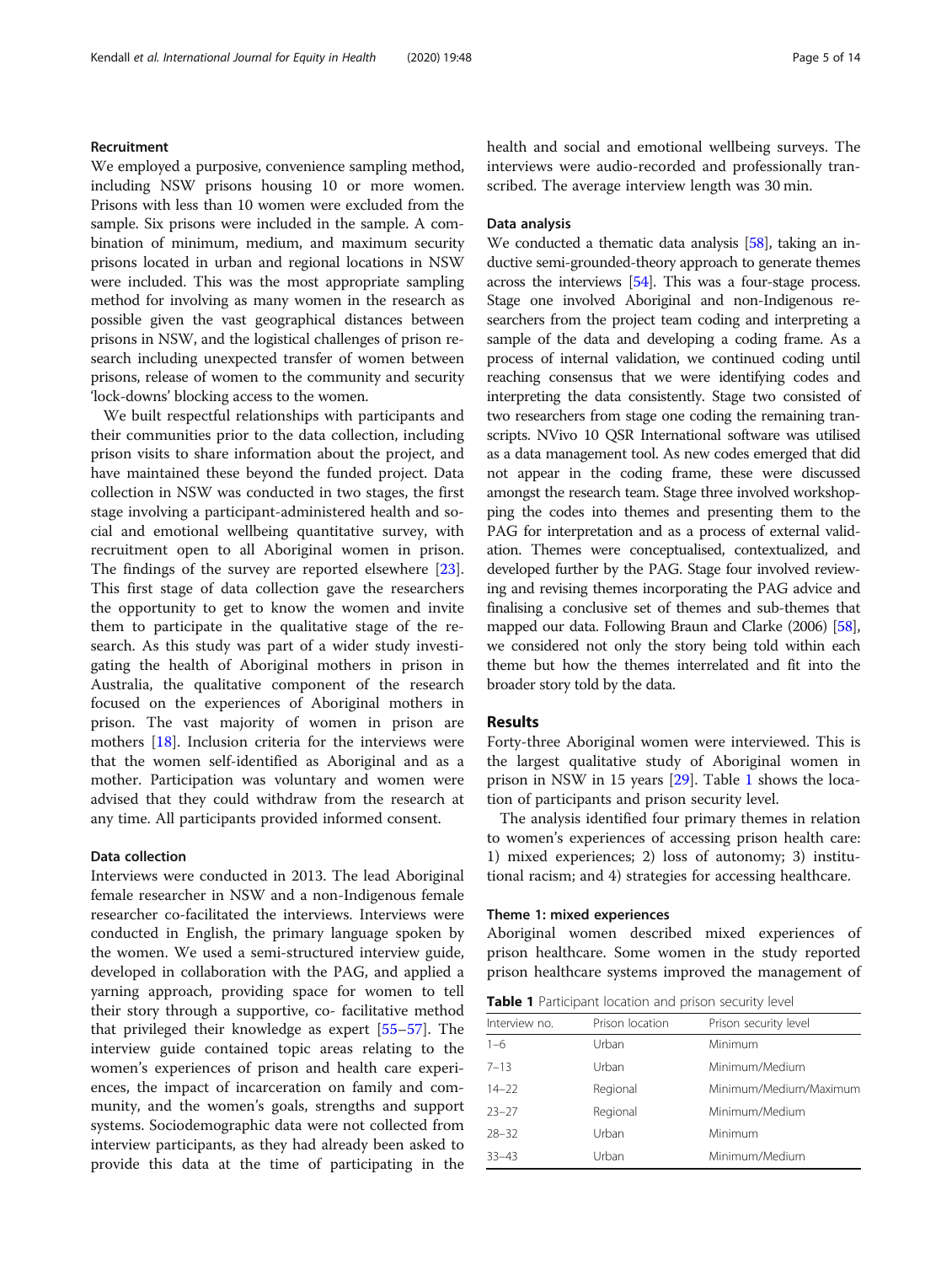some physical health conditions because the health service was on site, providing regular monitoring of health conditions, scheduled appointments and reminders. Some women who experienced improved management of their health reported positive engagement with prison health workers. For example, the woman quoted below spoke about daily follow up appointments after dental surgery for a painful abscess and attentive and thorough postsurgery care from nurses. She was no longer in pain, attributing this outcome to the healthcare she had received.

I see a nurse every day. I went and got three teeth out last week, and I am so glad because I have an abscess on my tooth and I come in with it. I had an appointment Thursday anyway so I got them out last week anyway, which was good. No more pain. They're keeping a close eye on me because I've got community acquired MRSA [MRSA infection] and they've been turning into ulcers lately, and they're thinking whether that could be diabetes early stages or something like that there, because it takes quite a while to heal. But they've been checking my blood sugar, my sugar and all of that. (Interview 20)

Other women in our study associated improvements in their health due to taking the correct medication in prison. These improvements in health were identified as situational, associated with effective medication management in prison, rather than particular attributes of health service providers. One woman said her epilepsy was well-managed in prison due to her taking the correct medication and not substituting with illicit drugs for symptom relief:

I had disability pension, I've got epilepsy, so - Facilitator: Is that managed? Do you feel like it's managed well here? Interviewee: In gaol it is. The last two years I haven't had a seizure in gaol, which is good. Outside when I don't take my medication, I'm using heroin, it's - I don't usually have seizures outside because the heroin is a downer, it does calm my brain but it's not the right medication I should be taking. (Interview 35)

Another woman spoke about improvements in her mental health due to taking regular medication in prison, although there were limitations to this. This woman told us that she was taking anti-depressant medication regularly in prison, the same that she had been prescribed in the community. In the community, she said there was no point in taking the medication because her social circumstances were the reason she was unwell "I was still living in it". She reported that taking anti-depressant medication regularly in prison had made a positive difference but that she is still unwell, "I'm still living in it", suggesting that the factors contributing to her social and emotional wellbeing remain unsolved. As she said:

Facilitator: And are you well physically? Interviewee: No. No, I'm depressed. I'm on medication for it. Facilitator: Okay. Were you on that before you came inside? Interviewee: Yeah, but I shouldn't have been taking it but because I'm still living in it, it's not worth taking anti-depressants, yeah, because I was still living in it, yeah. Facilitator: And now you're on them you can - you're taking them in here? Interviewee: Yeah, got to take them every day. Facilitator: Have they made a difference for you? Interviewee: Yeah, they have. (Interview 30)

This woman's story highlights the limitations of pharmacological treatments when women do not receive support for their social and emotional wellbeing or are provided comprehensive information about the medication they are taking including contraindications. We return to this issue in the discussion.

#### Theme 2: loss of autonomy

There was a strong theme relating to negative experiences of loss of autonomy in the prison environment. Being in prison substantially took away women's selfdetermination as health service users. Aboriginal women reported a lack of being able to participate in their care in prison and exclusion from decision-making processes about their treatment. Prison restricts the typical everyday healthcare choices taken for granted in the community, such as being able to self-diagnose and obtain overthe-counter medication at a pharmacy. Previously simple decisions about non-prescription medication, such as the use of headache medications, required approval. Women expressed feeling helpless and frustrated that they were forced to seek help for very minor conditions. Women also lost control over being able to continue some medications that had worked for them in the community and the dosage of the new medications prescribed. As said by these women:

You know, you can't get a Panadol without seeing a doctor. There are women suffering from drug taking behaviour, I understand that but it's not everyone. (Interview 3)

I'm on Seroquel. I've been taking - all my information is legit. They're not giving my medication in here. I just recently come down from 1200 to 50 milligrams. (Interview 34)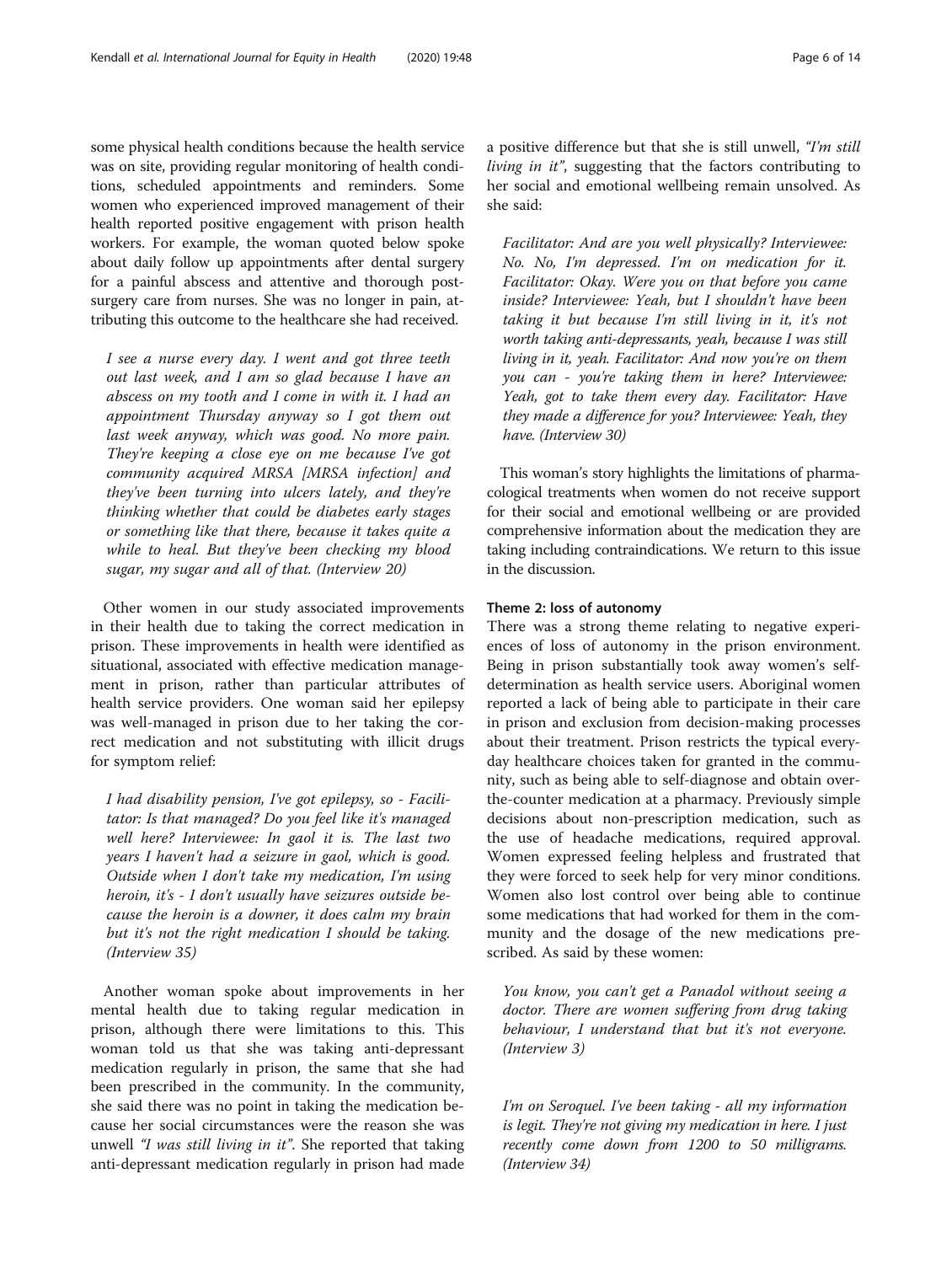Yeah, I suffered bad anxiety and I'm on anxiety medication outside but obviously they don't give it here. Yeah, very bad anxiety. (Interview 12)

This lack of medication could have dire consequences. One woman shared a story with us about another woman taking her own life because she was not given the medication she needed in prison. Women also expressed loss of autonomy in relation to accessing healthcare when they needed it. Women shared experiences of long wait times for health checks, diagnostic testing, and medication review due to the workload of prison health staff. The quotes below illustrate the women's loss of control in the face of long waiting times:

I come in, what, late January and it come to February and I said to one of the nurses, I said, "Can you organise for me to have a Pap smear test?", and I'm still waiting on it. (Interview 27)

They [Anti-anxiety medication] get given to me every day … Oh, they reckon they were going to do that [review dosages] ages ago, but no, they're just too busy. (Interview 15)

I was supposed to be on antidepressants, I'm still waiting. I've been off them for about a week now. (Interview 20)

For some women, waiting times had a profound and devastating impact on their health. Some interviews prompted the researchers, with the women's consent, to notify the senior Aboriginal (non-custodial) staff member supporting our project at the prison sites that women needed to be seen urgently by prison health services due to sudden and substantial reductions in medication or because they were not receiving any medication. In the quote below, one woman reports two health crises triggered by lack of timely, adequate healthcare. This woman experienced a seizure after waiting 9 h for a health check in prison reception, resulting in an emergency response and transfer to the hospital. On return to the prison, she spent one night in the prison health clinic. Shortly after discharge from the clinic, she overdosed on pills in her cell, and was taken back to hospital.

I come here, we got off the truck at 6:00, 6:30 in the morning. We got kept in one of them cells over there with just the bench silver seats. From that time in the morning until 3:30 in the afternoon we were waiting to see the nurses and then welfare to get screened before you come in. Yeah, I ended up

having a seizure and that's when all of them come running. I went to the hospital … I stayed in there. They tried getting blood and that out of me, checked me over and that. Couldn't get blood. Even tried to go in my groin here and still couldn't get blood, so I was sent back here. Then when I was in here I spent one night over in the clinic and then when I come straight over here I come in with tobacco and that and I ended up swapping whatnot and getting my hands on pills from in here, so I OD'd [overdosed] the next night. So they took me back to the hospital for that. But after all that happened I've only been taking my own medication. (Interview 22)

As described in the quote above, this woman experienced two life-threatening emergencies due to a failure of both the custodial and health system to ensure her safety. In the first instance this woman was placed in a life-threatening situation due to the time she had to wait for a health assessment. In the second instance, inadequate supports were in place as she transferred to a cell post-discharge from prison and community health services. Exiting care can be a time of elevated vulnerability without adequate supports [\[59](#page-12-0), [60](#page-12-0)], yet in both instances for this woman, access to care required the onset of acute symptoms that could have resulted in a death in custody.

In the example below, one woman describes waiting five-months to see a psychologist (psychology services are provided by the department of corrective services in NSW rather than the justice health service), following the removal of her newborn son from her care. This woman describes reaching 'breaking point' during this time, as prison guards repeatedly ignored her requests for help and she began to worry that she would become suicidal. This woman had no option but to continue to report her symptoms and wait.

After I had my son they said I had to see someone a week after I had him. I had one night and one day with him and, yeah, took me five months to actually see a counsellor. I've only seen a psychiatrist and that was only 20 minutes. There's not enough support at all, like there really isn't. It just takes forever, like I've had to ring and say that I'm not well, like I'm really depressed and I'm going to find myself in trouble because the guards don't want to listen, nobody wants to listen, I've got to break before I see someone. (Interview 4)

This woman's story shows not only a loss of autonomy because of her dependence on prison guards for access to healthcare and loss of rights to complaint and recourse, but also a severe and punitive lack of care for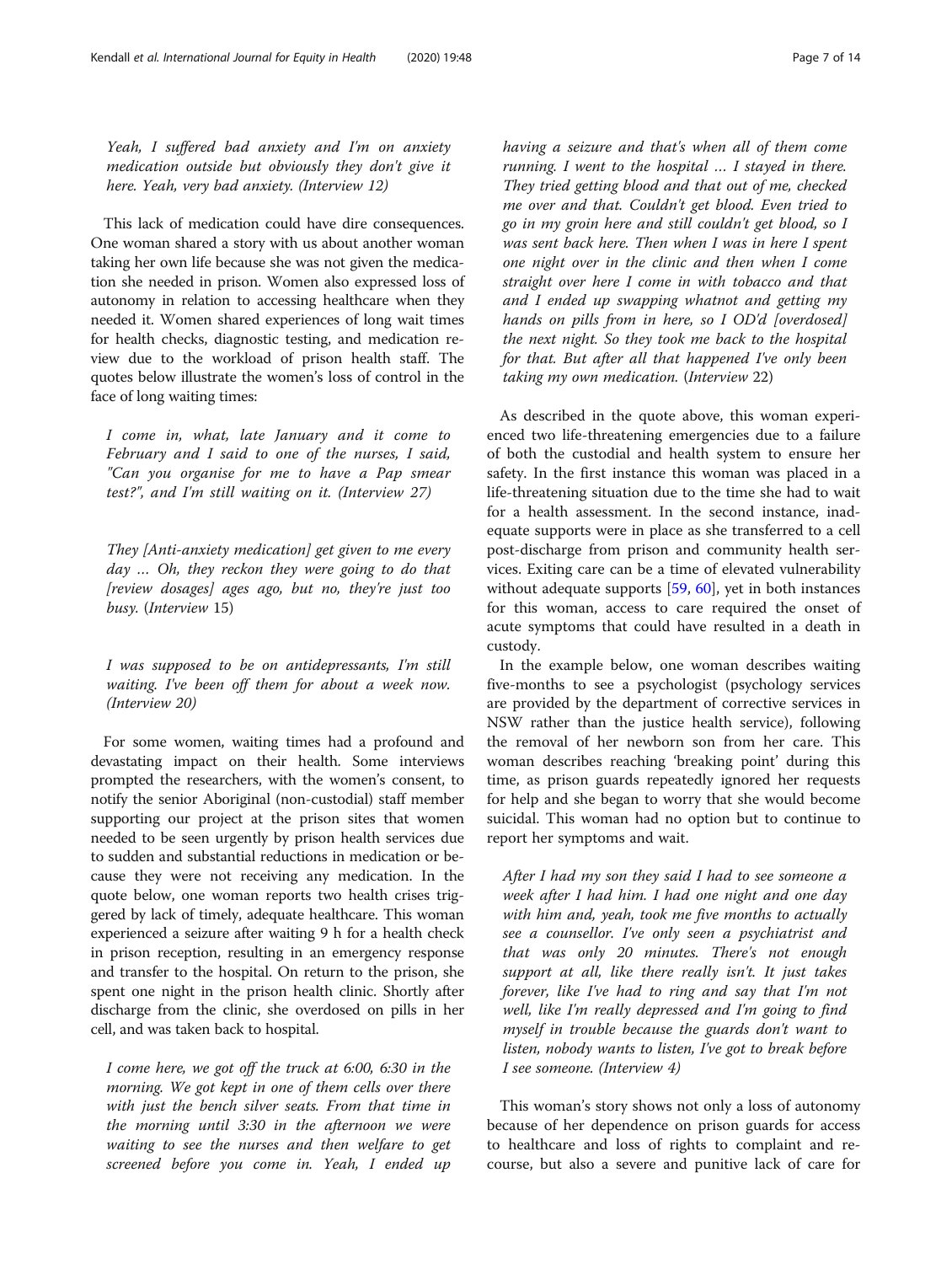this woman who had experienced the significant trauma of her child being removed and was proactively asking for support. Custodial staff were highly negligent in their responsibility to treat this woman with respect for her dignity and wellbeing in accordance with the basic principles for the treatment of prisoners [[61\]](#page-13-0). As shown by the results in the next section, for Aboriginal women, experiences of not being heard or responded to were connected with numerous experiences of institutional and individual racism.

#### Theme 3: institutional racism

Aboriginal women reflected they did not receive the same treatment as non-Indigenous women in prison or in the community. Women spoke about stereotyping, being judged prejudicially, and receiving differential poorer treatment compared to non-Indigenous women. Entry into prison marked and enhanced the impact of the continuation of racism, discrimination and stereotyping in the community layered with the additional stigma of an 'offender' identity. As this woman said:

We get judged a lot and I know that Aboriginal girls get judged a lot. It's stereotyping, you know, and it's like: Oh you're back in, yeah. It's not right... I've seen it. I've seen the girls in here get treated differently because they're Aboriginal and I think we all should be treated equally. I'm a big believer of that. (Interview 37)

Notwithstanding the fact that prison provides a number of treatment options for substance use ranging from symptom relief to opioid substitution, Aboriginal women also experienced stereotyping as active drug seekers. Women described that healthcare decisions were based on this stereotype, rather than on their actual symptoms or requests, and they consequently were not able to access healthcare for the same health problems as non-Indigenous women. The following quote is illustrative, with this woman describing being accused of seeking pain medication when she had not asked for it, being called a 'drug chaser' by prison health staff and not being provided with any treatment for her health problem. She raises the issue of systemic discrimination, reporting that a non-Indigenous woman with the same health problem had been taken to the hospital.

Interviewee: And there's other girls that go up there they've had bad pains in the belly - I went up there and she said I'm not giving you buscopan. I said I haven't even asked for it and why not? Why am I different to other people in here? Facilitator: What do you think that's about? Interviewee: They're just discriminating against me I think. Facilitator: Do you see everyone else getting good health service? Interviewee: Yes. Facilitator: Do other mob get it okay? Interviewee: Yes, seems like it. There's another girl in here, I don't know if it has anything to do with culture or not but she is white, and she's been taken to the hospital a lot and anything that's wrong with her they take her straight up. I've had the same things wrong with me and nothing's happened. I'm a drug chaser under their eyes. They've told me that. (Interview 15)

There is evidence that this framing of Aboriginal women's symptoms and signs can result in denial or delay in access to culturally safe health care as seen with the recent high profile case of Ms. Dhu, an Aboriginal woman who was in police custody for un-paid fines in Western Australia. Ms. Dhu was prejudicially labelled by health and custodial staff as seeking drugs, although she was in severe pain and eventually died of cardiac failure. The coroner in this case reported the death of Ms. Dhu was due to deficient hospital treatment [\[62\]](#page-13-0). Women in our study also reported experiences with the medical profession outside of prison where they were not adequately attended to due to stereotyping. In the quote below, one woman describes going to hospital after an incidence of intimate partner violence where her injury was treated as an accident and not reported.

Well on the day of the incident I was knocked out unconscious and the doctor that - I woke up in hospital, he was stitching me up, so he didn't know, he wasn't aware that it was - it was an attack. He thought it was just an accident and he let me out of hospital. And I'm remembering more - I was remembering more because I moved out of A [place name removed] and went to B [place name removed] and used hot water, hot baths to give me relief and the doctor down at A [place name removed] wasn't aware that I was actually attacked and beaten and bashed by this [partners name removed]. And he just thought it was an accident, stitched me up and let me out. (Interview 33)

This experience of the woman quoted above is consistent with the concerns raised in Australia's recent address to the United Nations Human Rights Council in response to the Special Rapporteur on Violence Against Women, which highlight that the majority of violence against Aboriginal women goes unreported and women are "too often met with systemic racism when they reach out for help" [[63](#page-13-0)]. Our study shows that racism within the custodial and health systems can result in exacerbation of health problems, inadequate healthcare, and blocked access to healthcare for Aboriginal women.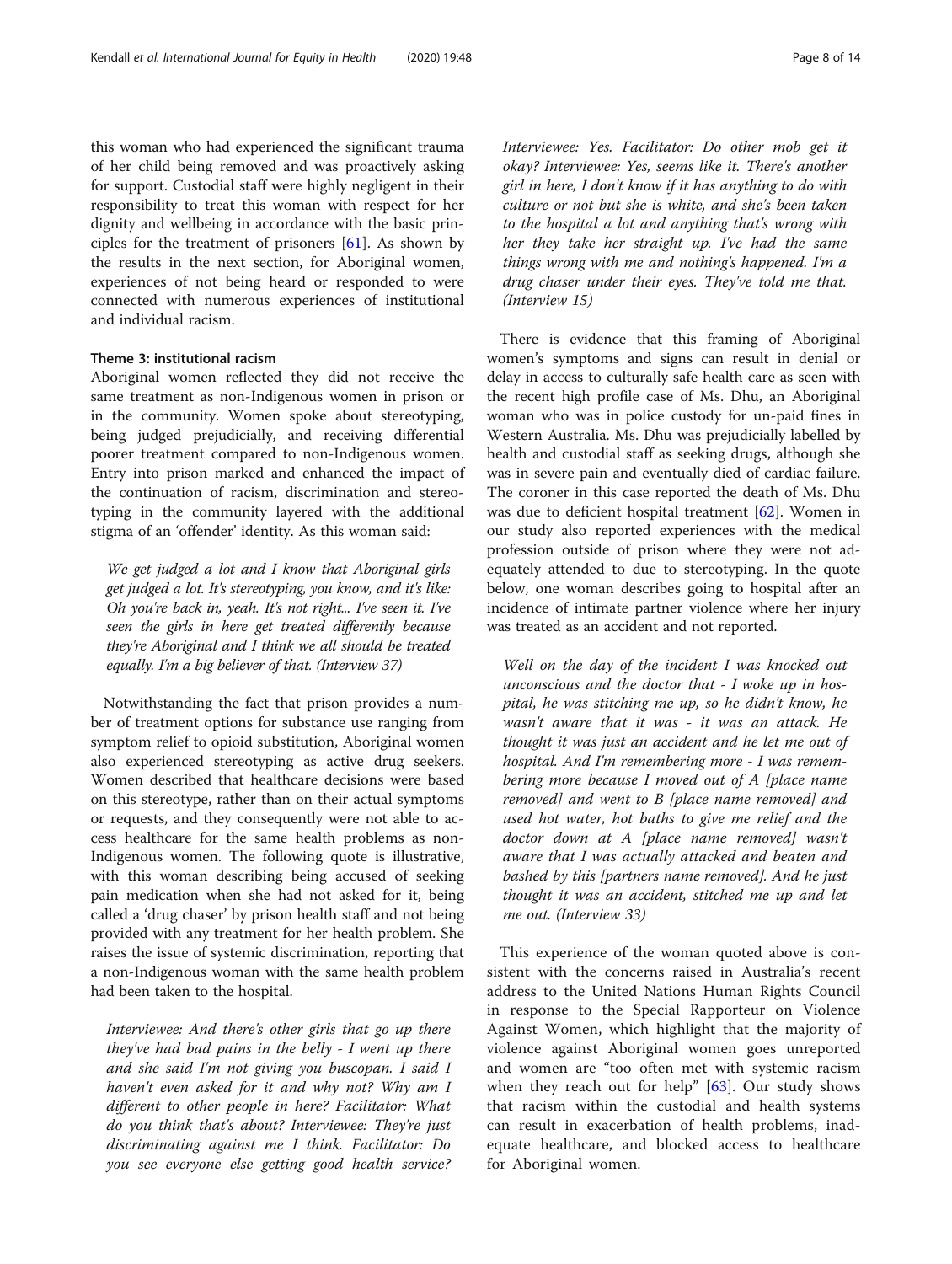#### Theme 4: strategies for accessing healthcare

The women's narratives evidenced a strong belief in the importance of health matched with pro-action regarding their health. However, because the prison healthcare system contains unique procedures, rules and power relationships, some of which become known to the women over time and some of which continue to be opaque, women had to employ a variety of strategies to access prison health services. Women who were new to prison reported a lack of orientation to the prison healthcare system. These women reported difficulty in obtaining information to access health services and frustration with the lack of efficiency within the system. In the absence of induction to the system and established peernetworks to facilitate learning about the system, custodial officers were gatekeepers to the prison health service. However, interactions with custodial staff could be a barrier to accessing healthcare, as illustrated by the following quote:

I did a green form and he laughed at me. He goes, you don't do a green form. See, because I'm new, I … no-one's explained anything. That's another thing that I don't like, is they don't explain anything. (Interview 19)

Women who had been in prison for some time or who had been imprisoned previously typically had a better knowledge of the operational dimension of the prison healthcare system. These women were able to work with the system to engage with health services. They knew which forms to fill in and where to submit them. They had knowledge of which staff member would be most appropriate to speak to regarding their needs and held an appreciation of the likely timeframes for treatment. Some women wanted to build positive relationships with prison officers to enhance their engagement with services and programs; others were simply pragmatic about their engagement with the system. As these women said:

Yeah, I try to be encouraging. Like if I do end up  $\phi$  doing – if I do get a custodial sentence and I do, like, you know two years or something, I want to actually really get in a good relationship with the officers out here and get a lot of programs with, you know, educational programs for, you know, HIV and sharing needles and stuff. (Interview 39)

When I first come in last Monday, before you come in here, you see a nurse and they ask you if you've got anything wrong with you and I said yeah I've got an ulcer and a boil coming up, and they look at it and check it, maybe swab it. They go on from there,

and because I've had it before and because it needs clean dressings, it's required to keep it under check because it can easily spread. So I just go in, and if they don't call me up you just go sick in the cell. You can only do that in the morning or you put in a green form with the nurse that comes in to hand out the pills and say that you need to see a nurse ASAP [as soon as possible] for such and such reason. So you get called up then, if it's urgent. (Interview 20)

Some women described needing to challenge the system to access healthcare. Women adopted this position as a result of failed attempts to engage with the system on a more positive basis. Challenging the system involved voicing their dissatisfaction and unmet needs. Some women challenged the diagnosis and treatment they had received in prison. As shown by the quotes below, others challenged system inefficiencies, inconsistent information, lack of follow up, and the process for accessing the Methadone program.

I'm coming here every day going can I have a request form, you told me to go here after 4.30, they go no, we told you to go here. I come back at 3.30 the next day, right, they go no, you've got to be here after 4.30. I said is it 3.30 or 4.30? I said, because different times, what time do I come in here and what day? And I thought why is it so hard, why isn't there a direct time to get a bloody request form. You have to be there at a certain time and speak to a certain officer on a certain day. Like I say, it's all about management - managing appointments, you know, and stuff like that but they have no sense of management … the staff doesn't know what they're doing, how are we supposed to know what we're doing, you know what I mean? (Interview 4)

I've seen the Methadone doctor three times and all he did was put me on Neulactil and he said - because I'm on the Avanza and whatnot that I'm on enough medication. I'm still waiting for the methadone. I've put two green forms in and I haven't heard nothing back yet, so I don't know. They're not good with that I don't think since they've changed all the rules. You used to be able to get on it when you come in but now all your paperwork's got to be sent to Sydney and you go on a waiting list. (Interview 22)

The lengths that women had to go to in order to get answers to simple questions about forms and timeframes for accessing healthcare, only to be met with incorrect answers and inconsistent information from staff, is highly problematic considering the health risks in the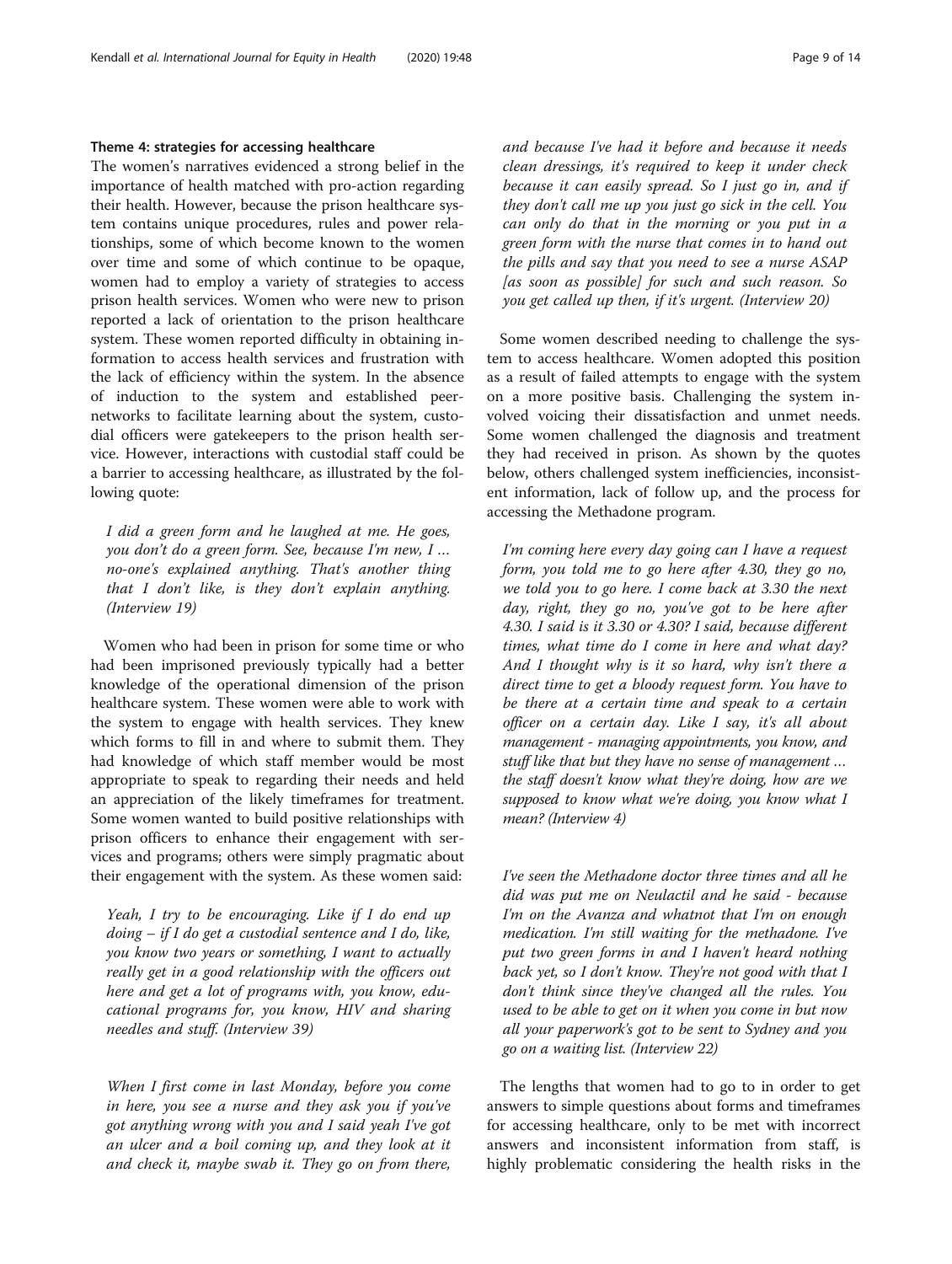environment and that many women come into prison seeking healthcare. Long waiting times, the difficulties Aboriginal women in prison experience in getting custodial staff to treat their requests for help as legitimate, and experiences of discrimination from health service providers resulting in their health concerns going unaddressed, illustrate an inaccessible, culturally unsafe health system for Aboriginal women in prison.

#### **Discussion**

Our findings show that Aboriginal women in prison experience multiple barriers to accessing culturally safe healthcare. The prison health system is discrete from the universal healthcare system accessed by women in the community and difficult to navigate. Navigating the system is challenging because processes are dictated by custodial regimes and are not transparent or consistently implemented. Women experience a loss of autonomy and many of their rights as health service users when they enter prison principally because the remit of the custodial system to maintain security takes precedence over the accessibility of the prison health service [\[64](#page-13-0)]. Custodial staff hold a great deal of power as they are in positions of authority that allow them to judge women's requests for healthcare as legitimate or not. Further, the prison health system is not structured in a way that it is possible for the prison health service to provide equal treatment to what is available in the community due to the exclusion from national healthcare funding including subsidies for pharmaceuticals. Whilst some women in our study reported improvements in the management of health conditions and benefit from taking regular medication in prison, the vast majority of women shared experiences of not having their health needs met.

In the process of accessing healthcare, women in this study reported discontinuation of effective medications on entry to prison, abrupt reductions in medication and excessive wait times for assessment and medication review. Prison health service providers did not adequately inform some women about new medications and diagnoses, creating a critical dilemma for these women when they leave prison and are trying to sustain their wellbeing outside. Women lost the option to manage their health problems, and at the same time could not access healthcare when they needed it. Some women had to be transferred to local hospitals due to the onset of acute symptoms while they waited for prison healthcare and did not receive adequate follow up or support on their return, triggering a rapid deterioration in their mental state and instances of self-harm. For some women, not being able to access healthcare when needed was attributed to the workloads of prison health staff and general waiting times. Other women described their unmet health needs as resulting from custodial and health staff

disregarding their requests for healthcare. These women reported racism and discriminatory treatment and quality of care from custodial and prison health staff in the form of judgementalism and stereotyping, resulting in them not being listened to or taken seriously, having their symptoms ignored or misread, and not being offered the same treatment as non-Indigenous women for the same health issues. Women experienced punitive treatment when they asked for help such as being ignored whilst their health deteriorated, being ridiculed for not knowing how to navigate the system and being told inconsistent information about how the system works. This treatment is in contravention of the human rights of Indigenous people [\[47\]](#page-12-0) and the recommendations of the Royal Commission into Aboriginal Deaths in Custody [[36\]](#page-12-0) that Aboriginal people have equitable access to culturally safe healthcare. It also shows that responsibilities as outlined in the Basic Principles for the Treatment of Prisoners, particularly those pertaining to treating prisoners with respect for their dignity and worth, promoting their wellbeing, and respecting cultural values [[61\]](#page-13-0), were not upheld.

For women in this study, failure to uphold these principles led to a worsening of symptoms, compounded distress, and life-threatening health crises. Some women described becoming suicidal after requests for help were repeatedly ignored by custodial staff. Due to the loss of their patient rights to complaint and resolution, these women had no choice but to persevere with staff members who continually discredited the legitimacy of their requests. Other scholars have argued that the systems effecting Aboriginal people in prison are ineffective in delivering equitable mental health care partly due to the lack of understanding and poor handling by staff of issues such as grief, disconnection, discrimination and intergenerational trauma [[65,](#page-13-0) [66](#page-13-0)]. Our study reinforces this claim showing how interactions with prison staff sustain and compound intergenerational trauma and health inequity by failing to recognise when Aboriginal women are distressed and denying Aboriginal women healthcare when they seek help. Aboriginal women in our study reported feeling as though they 'have to break' before they will get any support.

These findings reveal significant limitations of 'equal treatment' as a guiding principle for addressing health disparity [\[67](#page-13-0)]. The health disparities experienced by Aboriginal women in prison are rooted in inequity and racism across numerous systems. The healthcare Aboriginal women received in prison was culturally unsafe, and in this way not equal to that received by non-Indigenous women in prison. Likewise, Aboriginal women did not receive 'equal', culturally safe healthcare compared with non-Indigenous women in the community. Previous research shows that Indigenous people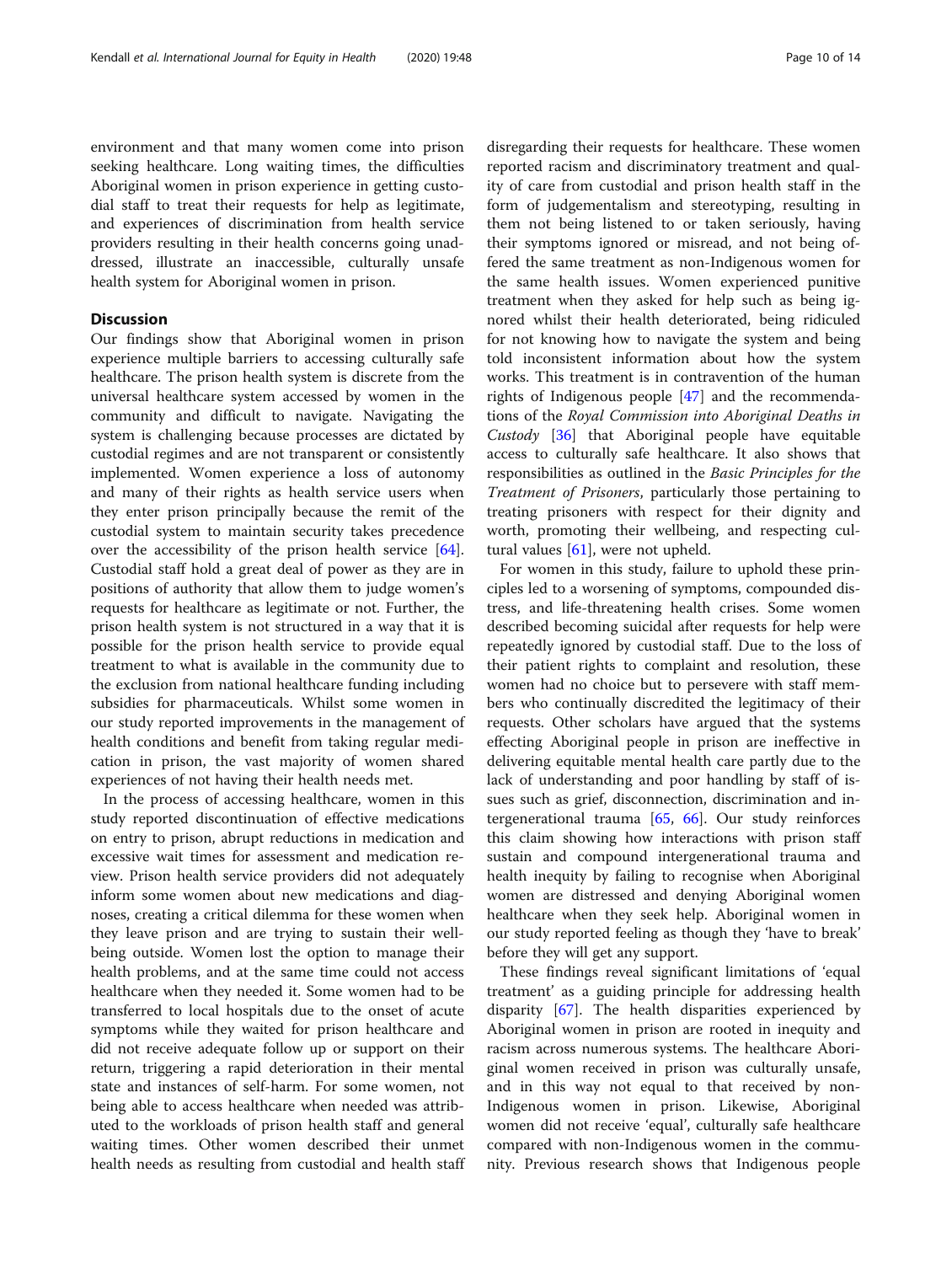experience disparate healthcare treatment and quality [[68](#page-13-0)–[71](#page-13-0)]. Our study provides further evidence that inequitable access to culturally safe healthcare and institutional racism reinforces and results in further health disparities and negative physical and mental health outcomes [[72](#page-13-0)–[74\]](#page-13-0).

Taking a decolonizing approach, we argue that colonization continues to reduce any form of equitable and culturally safe treatment that Aboriginal people can expect from government services including perpetuating health disparities in and out of prison. It is a concern that Aboriginal concepts of health remain largely tokenistic within the prison and wider health systems, especially in light of the recommendations from the Royal Commission into Aboriginal Deaths in Custody for culturally safe health services. Systemic marginalisation of Aboriginal knowledge and norms by systems of Western governance are drivers of culturally unsafe healthcare. Non-Indigenous healthcare professionals typically perceive patient factors as the underlying cause of healthcare disparities, rather than their own cultural biases, social factors or systemic discrimination [[75\]](#page-13-0). This creates a situation where responsibility for the disparity of health outcomes is shifted onto patients, and in a self- perpetuating cycle, patients are stigmatised and not listened to, contributing further to health disparity and inequity [[75\]](#page-13-0). Similar patterns of power and control have been identified in a study of residential programmes for mothers and children in Australian prisons, revealing that Aboriginal mothers experience a punitive, paradoxical situation where they are at the same time held responsible, disempowered and highly scrutinized for their parenting skills based on Western concepts of mothering [[76\]](#page-13-0).

The 'equal treatment' principle asserts that people in prison should be provided the same quality of healthcare treatment as people in the community. What is not taken into account is the inequity of access to culturally safe healthcare experienced by Aboriginal women because Aboriginal concepts of health are not equally embedded in mainstream health services alongside Western concepts of health [[66\]](#page-13-0). Aboriginal women hold holistic and collective views of health connected to family and community social and emotional wellbeing and prioritise the collective rights of the community over individual rights [\[77](#page-13-0)]. Aboriginal women in our study highlighted the limited benefits of Western knowledge and medical approaches, particularly pharmacological treatment of mental health problems, when they receive no support for their social and emotional wellbeing and inadequate information about their diagnosis or medications by prison health services. The Aboriginal concept of social and emotional wellbeing is different from the Western concept of mental health, encompassing the effects of ongoing colonization and unresolved trauma. It is defined as follows [[78\]](#page-13-0):

"the social and emotional wellbeing concept is broader than this and recognises the importance of connection to land, culture, spirituality, ancestry, family and community, and how these affect the individual. Social and emotional wellbeing problems cover a broad range of problems that can result from unresolved grief and loss, trauma and abuse, domestic violence, removal from family, substance misuse, family breakdown, cultural dislocation, racism and discrimination and social disadvantage" (Social Health Reference Group, 2004, page 9).

While healthcare systems continue to operate on Western concepts of health centred only on treating illness within the individual, responsibilities in the provision of 'equal treatment' will be confined to, at best, healthcare providers offering Aboriginal women in prison what they would have offered them in the community. Recognising that Aboriginal women often do not receive good treatment in the community unless from an Aboriginal community controlled health service [\[79\]](#page-13-0), particularly Aboriginal women who have experienced incarceration [[46](#page-12-0)], denial of access to these services deprives Aboriginal women in prison of equitable access to culturally safe healthcare. Communities also need to be resourced to extend the capacity of Aboriginal community controlled health services to provide the equivalent Aboriginal health service to Aboriginal women in prison as in the community, and other services to support the social and emotional wellbeing of Aboriginal women exiting prison [\[6](#page-11-0)].

In terms of the aim of this study to identify pathways for improving the accessibility of culturally safe healthcare, we propose improved access to Aboriginal community controlled health services in prison alongside improvements in the cultural safety of Australian healthcare and other systems. Cultural safety is a strategy driven from an Indigenous agenda to unpack the impact of colonization and the health system's lack of respect for First Nation Peoples' ways of viewing health and wellbeing. Respect and equivalence of Aboriginal and Torres Strait Islander knowledges is vital to Aboriginal and Torres Strait Islander health and addressing the health disparity and significant inequity in healthcare experiences of Aboriginal and Torres Strait Islander people [\[75,](#page-13-0) [80](#page-13-0)]. The focus of cultural safety is to decolonize the health service inertia, which has failed to address the systemic, institutional and individual acts of racism known to cause health inequalities in healthcare provision [[80](#page-13-0)]. Ideally, this should improve access and the quality and effectiveness of care.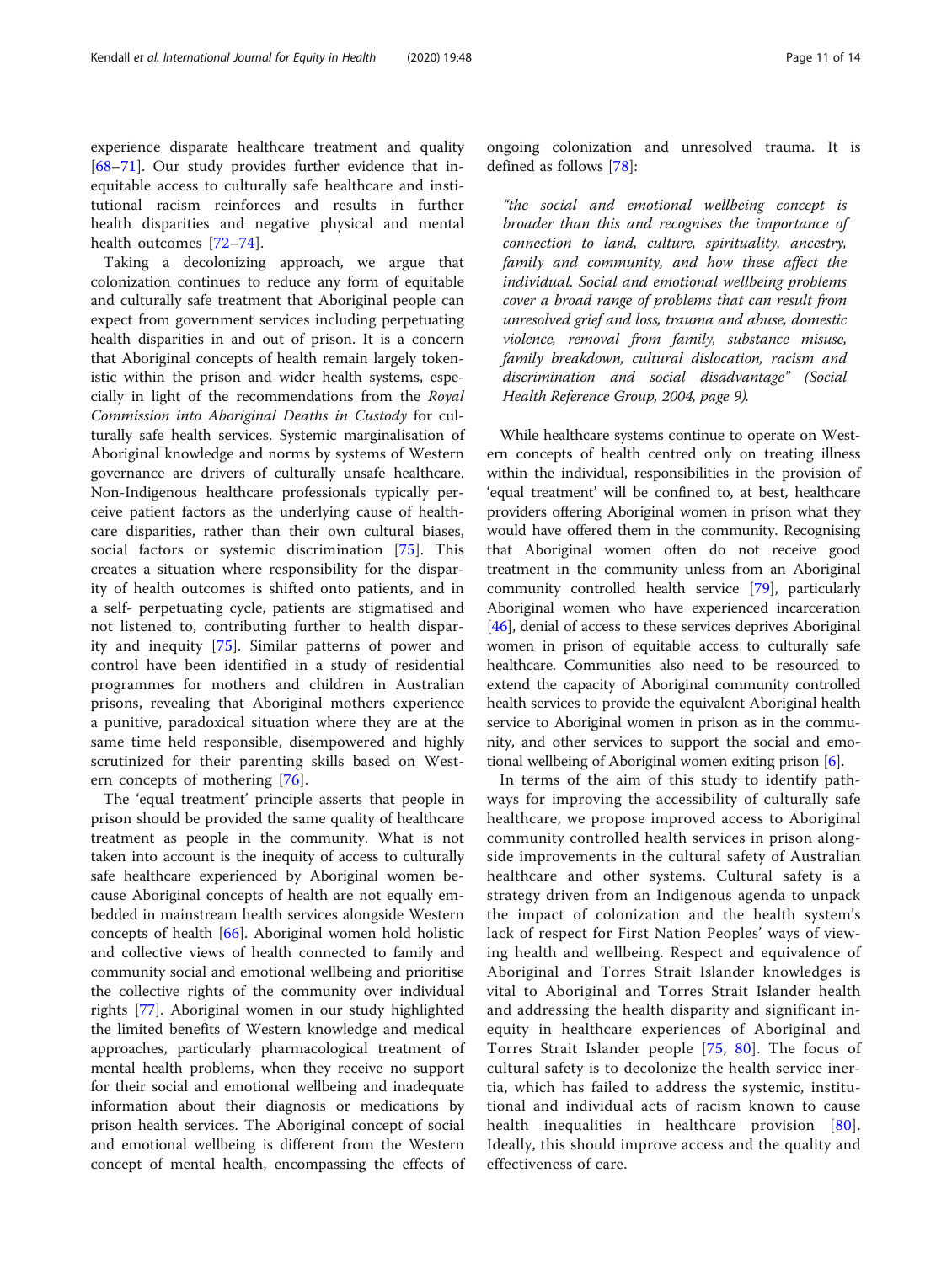#### <span id="page-11-0"></span>Limitations

The findings of this study are unique to the Aboriginal women we interviewed and may not be generalizable to Aboriginal women in other jurisdictions. However, the convenience sampling technique we used was the most appropriate method for including as many Aboriginal women in the study as possible and resulted in the largest qualitative study of Aboriginal women in prison in 15 years [[29](#page-12-0)]. Further, the aim of this study was to respect the experiences of Aboriginal women in NSW, acknowledging that there are differences in the histories and transgenerational effects of colonization on communities across Australia. Our study was an iterative process conducted in collaboration with the project advisory group of expert Aboriginal women from NSW following Indigenous research protocols.

#### Conclusion

Statements about the priorities of prison healthcare in Australia recognise that Aboriginal women in prison experience health and social inequity and explicitly articulate commitment to the equal treatment principle and the need for practitioners to provide high quality, culturally safe health care that improves health outcomes [[38](#page-12-0), [81\]](#page-13-0). Our study shows there are significant limitations to the 'equal treatment' principle for addressing the inequity of access to culturally safe health services for Aboriginal women in prison and outside. A decolonizing, cultural competence approach including enhanced access to Aboriginal community controlled health services in prison is required to address this inequity. The NSW prison health service recently stated the need to address the disparity of health outcomes experienced by Aboriginal women and appointed a family support worker from 'Waminda South Coast Women's Health and Welfare Aboriginal Corporation', the only Aboriginal Community Controlled Health Service in NSW specifically for women, to provide in-reach support to Aboriginal women in prison returning to the South Coast catchment area. This unique program was not available to Aboriginal women at the time of this study and future research should seek to speak to Aboriginal women accessing this culturally safe service about their experiences to inform further policy and practice change.

#### Abbreviations

ACCHOs: Aboriginal Community Controlled Health Organisations; AMS: Aboriginal Medical Services; NSW: New South Wales; PAG: Project Advisory Group

#### Acknowledgements

We extend our greatest thanks to the courageous Aboriginal women who shared their stories with us for this research. We would also like to thank the expert project advisory group of Aboriginal women who guided this study in NSW, Corrective Services NSW and the Justice Health and Forensic Mental Health Network. Acknowledgements also extend to the other members of

the project grant team: Tony Butler, Marisa Gilles, Jocelyn Jones, Michael Levy, and Mandy Wilson.

#### Authors' contributions

SK participated in the data collection, conceptualisation of the article, data analysis and interpretation of results, and prepared the manuscript. SL participated in the conceptualisation of the article, data analysis and interpretation of results, and critically revised the manuscript for important intellectual content. JS led the data collection, supervised and participated in the analysis and interpretation of results, and critically revised the manuscript for important intellectual content. EB critically revised the manuscript for important intellectual content. EAS critically revised the manuscript for important intellectual content. All authors read and approved the final manuscript.

#### Funding

This research is funded by a National Health and Medical Research Council Australia project grant (number 630653). The National Health and Medical Research Council project title is: Social and Cultural Resilience and Emotional Wellbeing of Aboriginal Mothers in Prison.

#### Availability of data and materials

The dataset analysed during this study is not publicly available due to ethics requirements.

#### Ethics approval and consent to participate

The study was approved by the following ethics committees: Aboriginal Health and Medical Research Council NSW, the Justice Health and Forensic Mental Health Network NSW, Corrective Services NSW, the University of NSW, and the University of Technology Sydney. All participants in this study provided informed consent.

#### Consent for publication

Not applicable.

#### Competing interests

Author EAS is part-time Research Lead, Justice Health and Forensic Mental Health Network NSW.

#### Author details

<sup>1</sup> Australian Centre for Public and Population Health Research, Faculty of Health, University of Technology Sydney, Broadway 2007, Australia. <sup>2</sup>Faculty of Medicine and Health, The University of Sydney, Sydney 2006, Australia. <sup>3</sup>School of Social Sciences, UNSW Sydney, Sydney 2052, Australia. <sup>4</sup>Faculty of Health and Medicine, University of Newcastle, Callaghan, NSW 2308, Australia.

#### Received: 16 September 2019 Accepted: 4 March 2020

#### References

- 1. Aboriginal and Torres Strait Islander Healing Foundation. Bringing them home 20 years on: an action plan for healing. Sydney: Aboriginal and Torres Strait Islander Healing Foundation; 2017.
- 2. Atkinson J, Nelson J, Brooks R, Atkinson C, Ryan K. Addressing individual and community Transgenerational trauma. In: Dudgeon P, Milroy H, Walker R, editors. Aboriginal and Torres Strait islander mental Health and wellbeing principles and practice. 2nd ed. Western Australia: Telethon Institute for Child Health; 2014. p. 289–306.
- 3. Dudgeon P, Wright M, Paradies Y, Garvey D, Walker I. Aboriginal social, cultural and historical contexts. In: Dudgeon P, Milroy H, Walker R, editors. Working together: aboriginal and Torres Strait islander mental health and wellbeing principles and practice. 2nd ed. Barton, ACT: Attorney-General's Department Australia; 2014.
- 4. Sherwood J. Colonisation It's bad for your health: the context of aboriginal health. Contemp Nurse. 2013;46(1):28–40.
- 5. Calma T. A human rights based approach to social and emotional wellbeing. Australasian Psychiatry. 2009;17:15–9.
- 6. Calma T. Justice reinvestment: key to reducing indigenous incarceration. Precedent. 2018;147:12–3.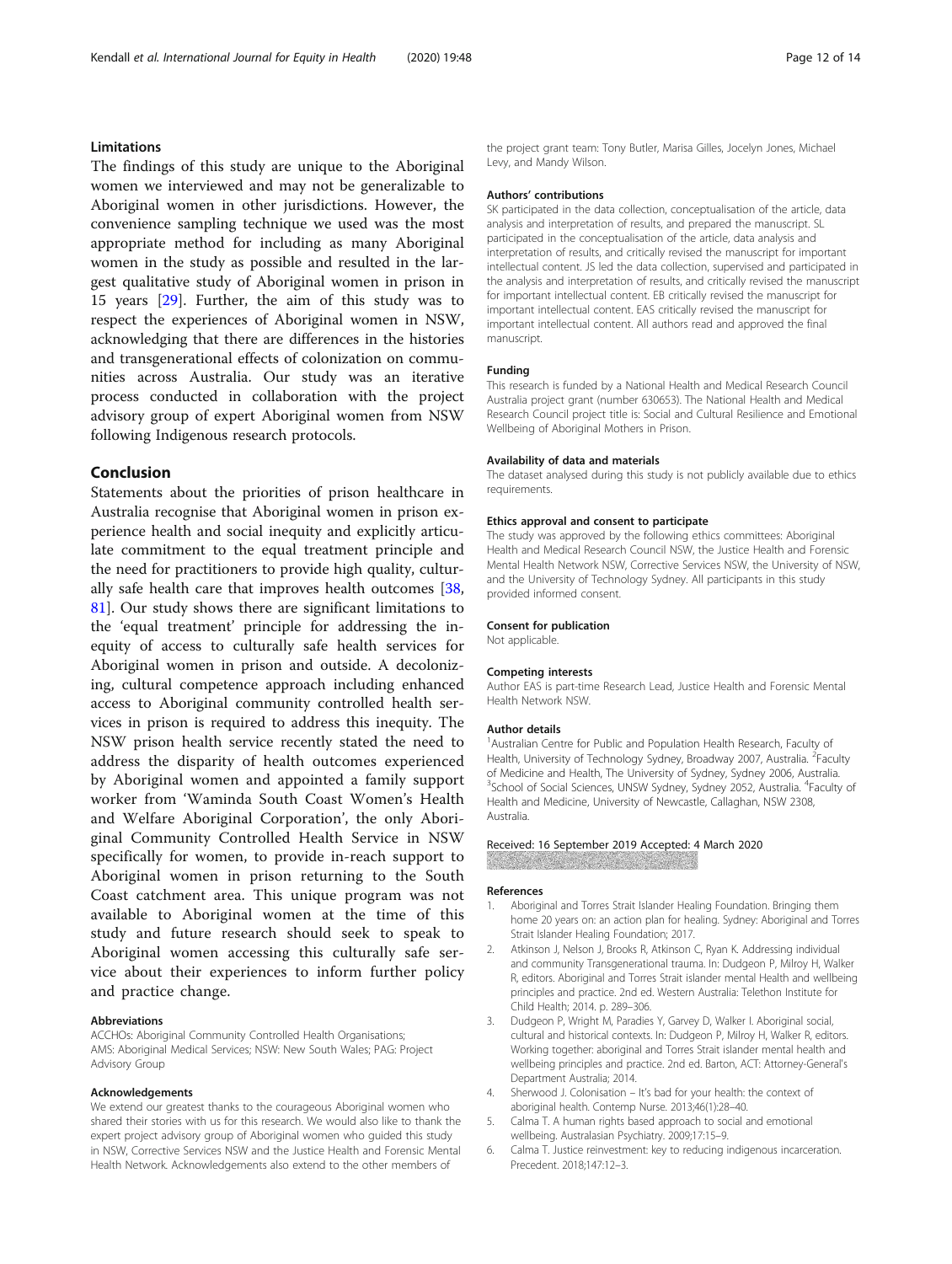- <span id="page-12-0"></span>7. Paradies Y. Colonisation, racism and indigenous health. J Popul Res. 2016; 33(1):83–96.
- 8. Australian Institute of Health and Welfare. Aboriginal and Torres Strait Islander Stolen Generations and descendants: numbers, demographic characteristics and selected outcomes Canberra: Australian Institute of Health and Welfare; 2018.
- Australian Institute of Health and Welfare. Children living in households with members of the Stolen Generations. Canberra: Australian Institute of Health and Welfare 2019.
- 10. Sherwood J. Intergenerational trauma isn't just another determinant of Indigenous People's health. J Ethics Ment Health. 2015; Special Theme Issue(1):1–7.
- 11. Anthony T. Indigenous people, crime and punishment. Abingdon, Oxon: Routledge; 2013.
- 12. Blagg H. Crime, aboriginality and the decolonisation of Justice Sydney: Hawkins press; 2008.
- 13. Chartrand V. Unsettled times: indigenous incarceration and the links between colonialism and the penitentiary in Canada. Can J Criminol Crim Justice. 2019;61(3):67–89.
- 14. Jeffries S, Stenning P. Sentencing aboriginal offenders: law, policy, and practice in three countries. Can J Criminol Crim Justice. 2014;56(4):447–94.
- 15. Australian Bureau of Statistics. Prisoners in Australia, 2019. Canberra: Australian Bureau of Statistics; 2019.
- 16. Australian Bureau of Statistics. Estimates of Aboriginal and Torres Strait Islander Australians, June 2016. Canberra: Australian Bureau of Statistics; 2018.
- 17. Kinner SA, Young JT, Carroll M. The pivotal role of primary care in meeting the health needs of people recently released from prison. Australas Psychiatry. 2015;23(6):650–3.
- 18. Australian Institute of Health and Welfare. The health of Australia's prisoners 2018. Canberra: Australian Institute of Health and Welfare 2019.
- 19. Baldry E, Cunneen C. Imprisoned indigenous women and the shadow of colonial patriarchy. Aust N Z J Criminol. 2014;47(2):276–98.
- 20. Indig D, McEntyre E, Page J, Ross B. 2009 NSW Inmate Health Survey: Aboriginal Health report. Sydney: Justice Health & Forensic Mental Health Network; 2010.
- 21. Ogloff J, Pfeifer J, Shepherd S, Ciorciara J. Assessing the mental health, substance abuse, cognitive functioning, and social/emotional well-being needs of Aboriginal prisoners in Australia. J Correct Health Care. 2017;23(4): 398–411.
- 22. Shepherd S, Ogloff J, Thomas S. Are Australian prisons meeting the needs of Indigenous offenders? Health and Justice. 2016;4(13).
- 23. Sullivan EA, Kendall S, Chang S, Baldry E, Zeki R, Gilles M, Wilson M, Butler T, Levy M, Wayland S, Cullen P, Jones J, Sherwood J. Aboriginal mothers in prison in Australia: a study of social, emotional and physical wellbeing. Aust N Z J Public Health. 2019;43(3):241–7.
- 24. Kendall S, Lighton S, Sherwood J, Baldry E, Sullivan E. Holistic conceptualizations of health by incarcerated Aboriginal women in New South Wales. Aust Qual Health Res. 2019;29(11):1549–65.
- 25. New South Wales Bureau of Crime Statistics and Research. Quarterly Update June 2019. Sydney: New South Wales Bureau of Crime Statistics and Research 2019.
- 26. Avery A, Kinner S. A robust estimate of the number and characteristics of persons released from prison in Australia. Aust New Zealand J Public Health. 2015;39(4):315–8.
- 27. Justice Health & Forensic Mental Health Network. 2015 Network Patient Health Survey Report. Justice Health & Forensic Mental Health Network: Sydney; 2017.
- 28. Baldry E. Home safely: Aboriginal women post-prison and their children. Indigenous Law Bulletin. 2009;7(15):14–7.
- 29. Lawrie R. Speak out speak strong: researching the needs of Aboriginal women in custody. Sydney; 2003.
- 30. Harris J, Elwood Martin R, Filek H, Macaulay AC, Buxton JA, Buchanan M, Korchinski M, Moravan V, Ramsden V. Familial support impacts incarcerated women's housing stability. Housing Care Support. 2015;18(3/4):80–8.
- 31. Martin R, Buxton JA, Smith M, Hislop G. The scope of the problem: the health of incarcerated women in BC. British Colombia Med J. 2012;54: 502–8.
- 32. Plueckhahn T, Kinner, S.A., Sutherland, G., Butler, T.G. Are some more equal than others? Challenging the basis for prisoners' exclusion from Medicare. Med J Aust. 2015;203(9):359–361.e1.
- 33. Australian Institute of Health and Welfare. Healthy futures—Aboriginal community controlled health services: report card 2016. Canberra: Australian Institute of Health and Welfare; 2016.
- 34. Brown A. Addressing cardiovascular inequalities among Indigenous Australians. Global Cardiol Sci Pract. 2012;2012(1).
- 35. Australian Institute of Health and Welfare. Prisoner health services in Australia 2012. Canberra: Australian Institute of Health and Welfare 2014.
- 36. Royal Commission into Aboriginal Deaths in Custody. Final report. Canberra: Australian Government Publishing Service; 1991.
- 37. Australian Medical Association. Position statement on health and the criminal justice system. Canberra: Australian Medical Association 2012.
- 38. Royal Australian College of General Practitioners. Custodial Health in Australia: Tips for providing healthcare to people in prison. East Melbourne: Royal Australian College of General Practitioners 2019.
- 39. United Nations. The United Nations Standard Minimum Rules for the Treatment of Prisoners (the Nelson Mandela Rules). General Assembly Resolution 70/175: United Nations Office on Drugs and Crime 17th December 2015.
- 40. Cumming C, Kinner SA, Preen DB, Larsen A. In sickness and in prison: the case for removing the Medicare exclusion for Australian prisoners. J Law Med. 2018;26(1):140–58.
- 41. Public Health Association of Australia. Public Health Association of Australia: prisoner health background paper. Canberra ACT: Public Health Association Australia; 2017.
- 42. Aboriginal & Torres Strait Islander Social Justice Commissioner. Social justice report 2002. Canberra: Australian Human Rights Commission; 2002.
- 43. Davis M. A reflection on the Royal Commission into Aboriginal Deaths in Custody and its consideration of Aboriginal women's issues. Aust Indigenous Law Rev. 2011;15(1):25–33.
- 44. Marchetti E. Indigenous women and the RCIADC- part 1. Indigenous Law Bull. 2007;7(1):6–9.
- 45. Marchetti E. Indigenous women and the RCIADC- part 2. Indigenous Law Bull. 2008;7(2):6–10.
- 46. Abbott P, Magin P, Davison J, Hu W. Medical homelessness and candidacy: women transiting between prison and community health care. Int J Equity Health. 2017;16(1).
- 47. United Nations. United Nations Declaration on the Rights of Indigenous Peoples. General Assembly Resolution 61/295: United Nations; 13th September 2007.
- 48. Sherwood J. Do no harm: decolonising Aboriginal health research. University of New South Wales; 2010.
- 49. Habermas J. The theory of communicative action: reason and the rationalization of society (Vol. 1). Boston, MA: Beacon Press; 1984.
- 50. Smith LT. Decolonizing methodologies: research and Indigenous peoples. New York: Zed Books; 1999.
- 51. Sherwood J, Lighton S, Dundas K, French T, Link-Gordon D, Smith K, Anthony T. Who are the experts here? Recognition of Aboriginal women and community workers in research and beyond. AlterNative. 2015;11(2).
- 52. Sherwood J, Kendall S. Reframing spaces by bulding relationships: community collaborative participatory action research with Aboriginal mothers in prison. Contemp Nurse. 2013;46(1):84–95.
- 53. O'Brien BC, Harris IB, Beckman TJ, Reed DA, Cook DA. Standards for reporting qualitative research: a synthesis of recommendations. Acad Med. 2014;89(9):1245–51.
- 54. Charmaz K. Constructing grounded theory. 2nd ed. London: Sage; 2014.
- 55. Bessarab D, Ng'andu B. Yarning about yarning as a legitimate method in Indigenous research. Int J Crit Indigenous Stud. 2010;3(1):37–50.
- 56. Fredericks B, Adams K, Finlay S, Fletcher G, Andy S, Briggs L, Briggs L, Hall R. Engaging the practice of Indigenous yarning in action research. Action Learn Action Res J. 2011;17(2):12–24.
- 57. Walker M, Fredericks B, Mills K, Anderson D. "Yarning" as a method for community-based health research with Indigenous women: the Indigenous women's wellness research program. Health Care Women Int. 2014;35(10): 1216–26.
- 58. Braun V, Clarke V. Using thematic analysis in psychology. Qual Res Psychol. 2006;3(2):77–101.
- 59. Hallgren KA, Ries RK, Atkins DC, Bumgardner K, Roy-Byrne P. Prediction of suicide ideation and attempt among substance-using patients in primary care. J Am Board Fam Med. 2017;30(2):150–60.
- 60. Links P, Nisenbaum R, Ambreen M, Balderson K, Bergmans Y, Eynan R, Harder H, Cutcliffe J. Prospective study of risk factors for increased suicide